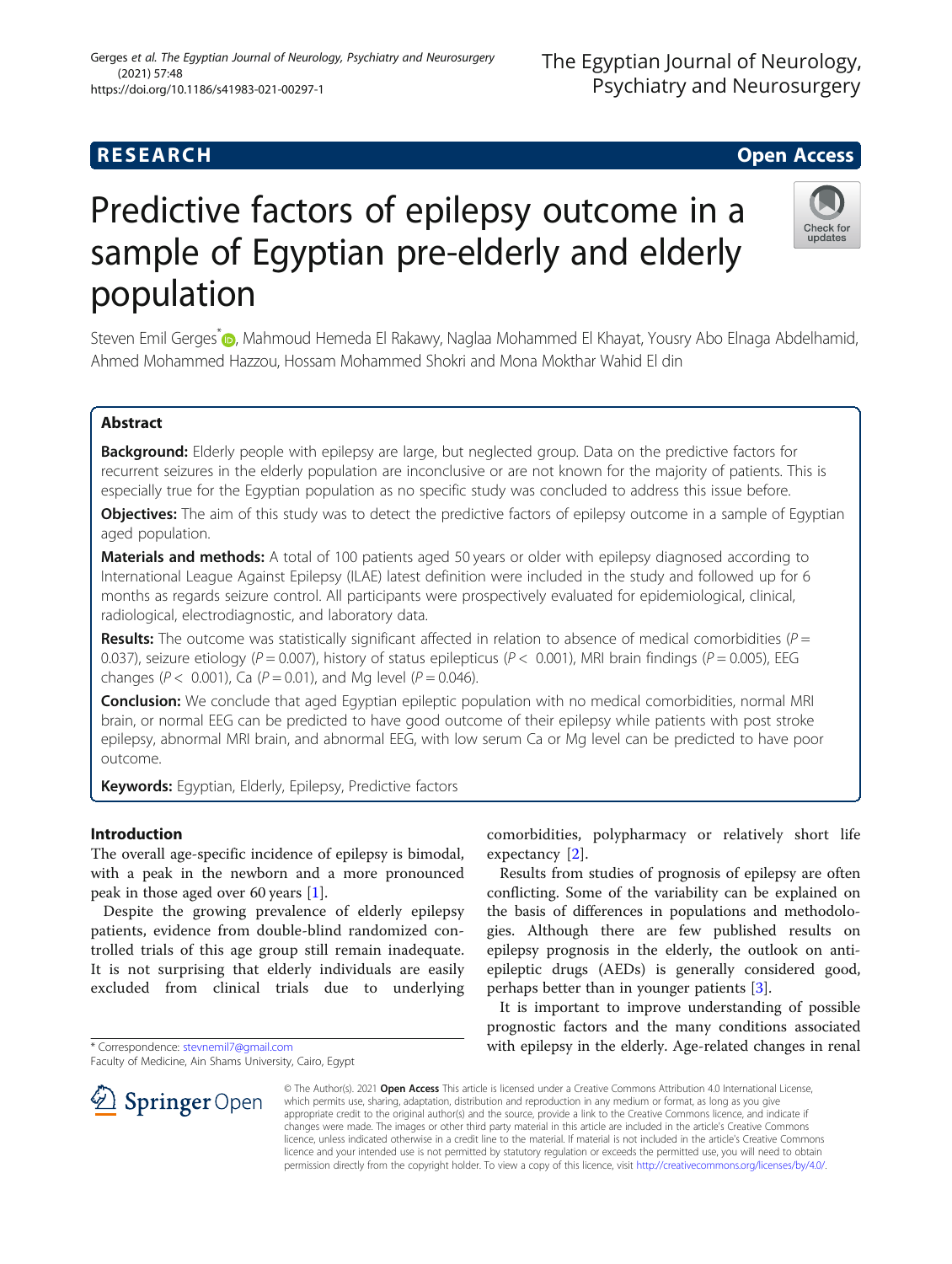and hepatic functions, comorbidities and comedications may contribute to facilitating the occurrence of status epilepticus and the AED treatment should be established taking these issues into account [[4\]](#page-5-0).

Data on the risk factors for recurrent seizures in the elderly population are inconclusive or are not known for the majority of patients  $[5]$  $[5]$ ; this is especially true for Egyptian aged population where no specific study addressed this issue before to the best of our knowledge.

In the present study, we assess the predictive factors of epilepsy outcome in this population.

#### Methods

A group of 100 patients with epilepsy aged 50 years old or older from the outpatient epilepsy clinic and neurology department of our institute chosen consecutively were included in this study. The study was performed between march 2019 and June 2020. The procedures followed were in accordance with the ethical standards of the responsible committee on human experimentation and with the principles of Helsinki declaration [[6](#page-5-0)]. Written informed consent was obtained from all participants, and ethical committee permission from our institute was obtained before starting our work. Inclusion criteria were as follows: patients aged 50 years old or older of both sexes with any type of epilepsy as defined by the international league against epilepsy (ILAE) [[7\]](#page-5-0) with any age of seizure onset. Patients with provoked seizures (metabolic, toxic, structural, infectious, or inflammatory) were excluded from the study.

All the participants were subjected to the following: clinical evaluation including: general medical history and examination, full neurological history and examination, full details about seizures including (proposed seizure etiology, family history of epilepsy, age of seizure onset, monthly seizure frequency, seizure precipitants, history of status epilepticus, anti-epileptic drugs used), routine surface EEG using the 10–20 International Electrode System (Natus, Nicolet EEG n32, USA), MRI brain (1.5 MR scanner Achieva and Ingenia, Philips medical system, Eindhoven, Netherlands) using T1, T2 (axial and coronal cuts) and FLAIR sequences in all patients with or without contrast enhancement individualized according to each patient condition, laboratory tests including complete blood count, electrolytes (Na, K, Ca, Mg) level, random blood glucose level, liver enzymes, and kidney function tests.

The patients received anti-epileptic medications or their medications were adjusted if needed individualized according to each patient condition following the standard protocols for treatment of epilepsy. All patients were followed up for 6 months to detect the outcome of their epilepsy as regard seizure frequency: Absence of seizures or reduction in its frequency by at least 50% was considered as a good prognosis, less than 50% reduction in seizures frequency was considered as a poor prognosis [[8\]](#page-5-0). We used the IBM SPSS software package version 20.0 for data analysis. (Armonk, NY: IBM Corp.). Qualitative data was described using numbers and percentage points. Quantitative data was described using a range (minimum and maximum), a mean, or a standard deviation, a median, and an interquartile range (IQR). Chisquare test was used for categorical variables, to compare between different categories. Student's  $t$  test was used for normally distributed quantitative variables, to compare between two studied categories, while Mann-Whitney test was used for non-normally distributed quantitative variables.  $P < 0.05$  was considered statistically significant. Chi-square post hoc test was used to detect the contribution of the different variables in the outcome. Adjusted residual ≥1.96 or ≤ − 1.96 was considered significant.

#### **Results**

A total of 100 participants, including 56 males and 44 females were included in current study. All patients were of Egyptian nationality. The participants' demographic and clinical data are given in Table 1.

Other clinical, radiological and EEG data are given in Table [2.](#page-2-0)

Laboratory data are given in Table [3](#page-2-0).

The patients were followed up for 6 months. The seizure frequency at beginning of the study ranged from 0.08 to 30 seizure/month with the median frequency was 2 seizures/month. The seizure frequency after 6 months ranged from 0.04 to 30 seizure/month with the median frequency was 0.5 seizure/month. The seizure frequency was significantly decreased at follow-up  $(P < .001)$ . The

Table 1 Descriptive results and clinical characteristics of the studied subjects

| <b>Variables</b>                        |                           | $n = 100$        |
|-----------------------------------------|---------------------------|------------------|
| Male $(\%)$                             |                           | 56%              |
| Age (mean), years                       |                           | $55.42 \pm 6.28$ |
| Age of epilepsy onset (mean), years     | $35.13 + 18.16$           |                  |
| Positive family history of epilepsy (%) |                           | 26%              |
| No medical comorbidities (%)            | 62%                       |                  |
| Hypertension (%)                        |                           | 28%              |
| Diabetes (%)                            |                           | 12%              |
| Ischemic heart disease (%)              |                           | 6%               |
| Seizure etiology (%)                    | Unspecified etiology      | 39%              |
|                                         | Post stroke epilepsy      | 23%              |
|                                         | Post traumatic epilepsy   | 12%              |
|                                         | Proposed genetic epilepsy | 18%              |
|                                         | Other etiologies          | 8%               |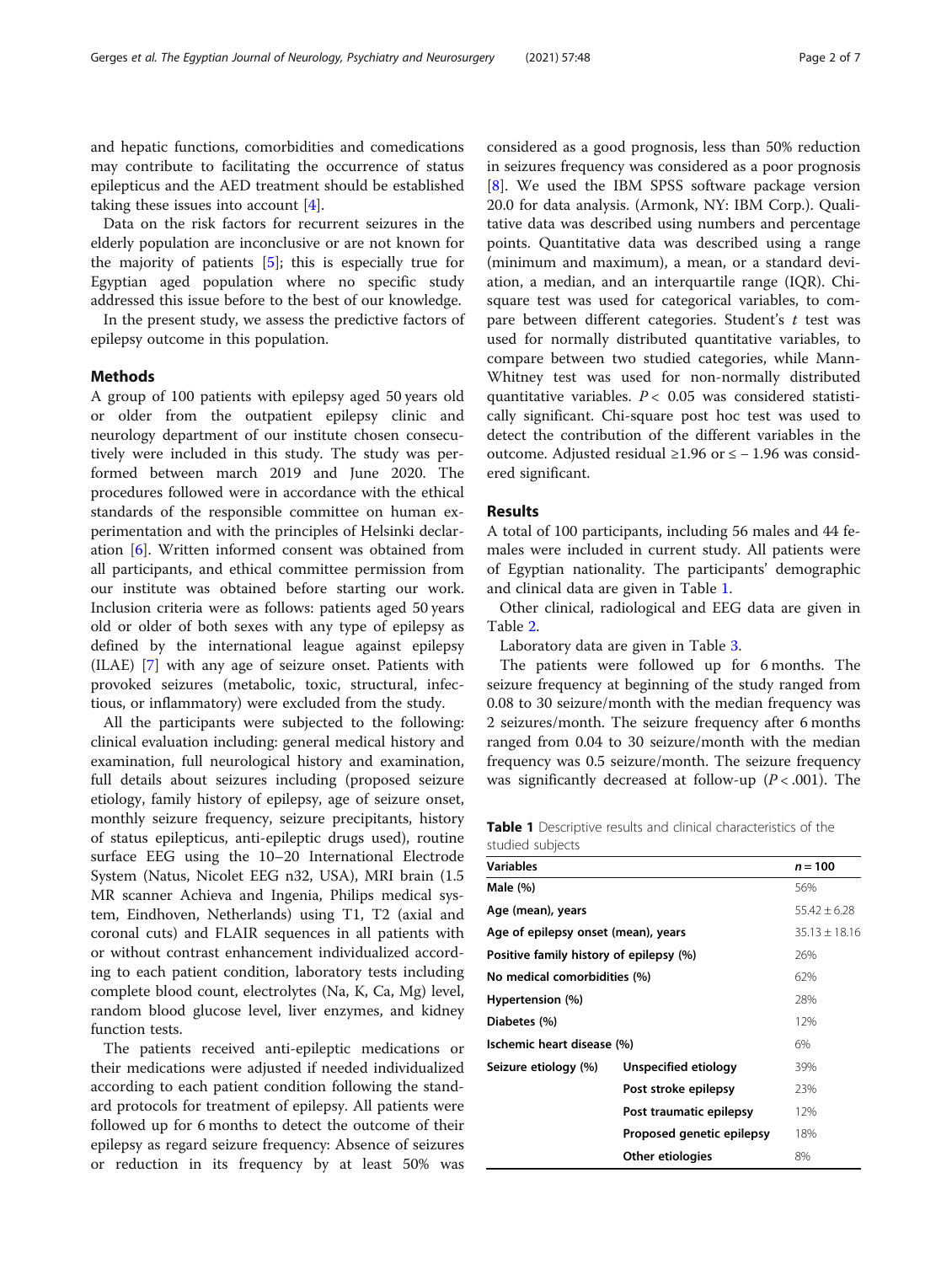| studied subjects (continued) |                     |           |
|------------------------------|---------------------|-----------|
| <b>Variables</b>             |                     | $n = 100$ |
| Status epilepticus (%)       |                     | 16%       |
| Seizure precipitants (%)     | No precipitants     | 35%       |
|                              | <b>Stress</b>       | 31%       |
|                              | Sleep               | 12%       |
|                              | Sleep deprivation   | 13%       |
| Anti-epileptic drugs (%)     | Carbamazepine       | 43%       |
|                              | Valproate           | 39%       |
|                              | Phenytoin           | 14%       |
|                              | Levetiracetam       | 33%       |
| MRI brain findings (%)       | Normal              | 56%       |
|                              | Encephalomalacia    | 30%       |
|                              | Temporal atrophy    | 7%        |
| EEG changes (%)              | Normal              | 55%       |
|                              | Focal changes       | 37%       |
|                              | Generalized changes | 10%       |

<span id="page-2-0"></span>Table 2 Descriptive results and clinical characteristics of the studied subjects (continued)

AED anti-epileptic drug, MRI magnetic resonance imaging, EEG electroencephalography

outcome was considered good (absence of seizures or reduction in its frequency by at least 50%) at 77 patients and considered poor (less than 50% reduction in seizures frequency) at 23 patients.

In order to investigate the factors related to outcome among epilepsy patients, different parameters were compared between patients with good and poor outcome. These data are given in Table [4.](#page-3-0)

Other parameters are given in Table [5.](#page-3-0)

Chi-square post hoc tests are given in Table [6](#page-4-0).

Laboratory parameters are given in Table [7](#page-4-0).

| Table 3 Laboratory data of the studied subjects |  |  |  |  |  |  |  |
|-------------------------------------------------|--|--|--|--|--|--|--|
|-------------------------------------------------|--|--|--|--|--|--|--|

| <b>Variables</b>                             | $n = 100$          |
|----------------------------------------------|--------------------|
| Hemoglobin (mean) gm/dl                      | $12.47 \pm 1.70$   |
| Platelets (mean) $\times$ 10 <sup>9</sup> /L | $328.23 \pm 92.41$ |
| Na (mean) mEq/L                              | $139.60 \pm 3.19$  |
| K (mean) mEg/L                               | $4.06 + 0.40$      |
| Ca (mean) mEg/L                              | $9.83 \pm 0.79$    |
| Mg (mean) mEg/L                              | $2.02 \pm 0.16$    |
| ALT (mean) IU/L                              | $25.04 \pm 21.21$  |
| AST (mean) IU/L                              | $29.11 \pm 35.40$  |
| Random blood sugar (mean) mg/dl              | $127.39 \pm 44.88$ |
| Creatinine (mean) mg/dl                      | $0.94 + 0.28$      |
| BUN (mean) mg/dl                             | $34.32 \pm 12.89$  |

Na sodium, K potassium, Ca calcium, Ma magnesium, ALT alanine transferase, AST aspartate transferase, BUN blood urea nitrogen

#### **Discussion**

Data on the predictive factors for recurrent seizures in the elderly population are inconclusive or are not known for the majority of patients. This is especially true for the Egyptian population as no specific study was concluded to address this issue before to the best of our knowledge. This encouraged the design of this study in order to detect such factors and to correlate the results with various epidemiological, clinical, radiological, electrodiagnostic, and laboratory data.

In this study, the seizure frequency was significantly decreased after 6 months of follow-up. This may reflects the fact that epilepsy in elderly is not only easily controlled by AEDs [\[2](#page-5-0)] but also refers to the problem of poor adherence to the treatment by a large section of Egyptian elderly population either because of noncompliance or wrong prescription of AEDs or nonaffordability with the medications price.

In this study, there was no significant relationship between gender, age, or age of onset and outcome. This is consistent with other studies as regard gender  $[9-12]$  $[9-12]$  $[9-12]$  $[9-12]$  $[9-12]$ . On the other hand, there was a report that hormone effect especially progesterone can account for difference in promoting and enhancing repair after traumatic brain injury and stroke which may enhance epilepsy outcome [[13\]](#page-6-0). Multivariate analyses of prognostic factors have found no independent correlation of age at onset with prognosis. It is likely that any differences are a reflection of the epilepsy syndromes that are prevalent among the various age groups  $[14]$  $[14]$ . Analysis of the Glasgow cohort of newly diagnosed epilepsy suggested that outcomes were generally better in patients aged over 65 years at the onset of epilepsy [\[3\]](#page-5-0). Possible explanations include lack the neuronal plasticity needed for the development of pharmacoresistance and reduced likelihood of genetic factors adversely affecting prognosis.

In this study, there was no significant relationship between family history of epilepsy and the outcome. Studies in children and adults have reported an association between family history of epilepsy and poorer prognosis [[15\]](#page-6-0). In generalized syndromes, this could be related to the underlying genetic mechanisms underpinning the epilepsy, which might also be responsible for determining drug response [[16](#page-6-0)]. The role of genetic factors in focal epilepsies is less clear. Genetically determined malformations of cortical development may play a role [\[17](#page-6-0)] as may pharmacogenetic traits that run in families [[18\]](#page-6-0). In this study, there was a statistically significant relationship between absence of medical comorbidities and good outcome of epilepsy but analysis of the relationship between specific illnesses such as hypertension, DM, ischemic heart disease, and outcome found no significant relationship. This may be due to the relative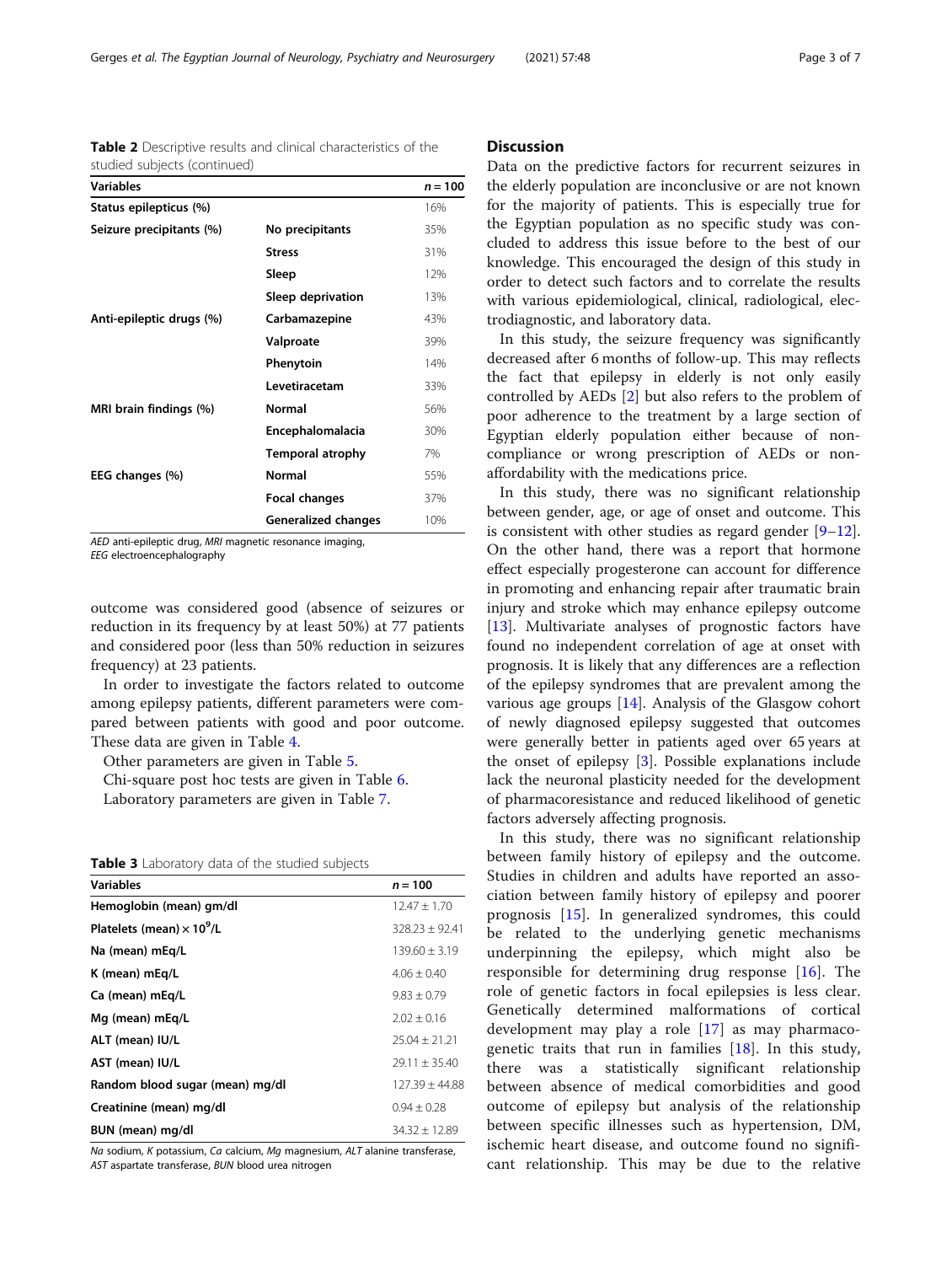| <b>Variables</b>                        |                           | Good outcome      | Poor outcome      | P value  |
|-----------------------------------------|---------------------------|-------------------|-------------------|----------|
| Male $(\%)$                             |                           | 55.84%            | 56.52%            | 0.954    |
| Age (mean), years                       |                           | $55.31 \pm 6.38$  | $54.83 \pm 6.24$  | 0.748    |
| Age of epilepsy onset (mean), years     |                           | $34.13 \pm 18.14$ | $38.48 \pm 18.21$ | 0.316    |
| Positive family history of epilepsy (%) |                           | 27.3%             | 21.7%             | 0.595    |
| Absence of medical comorbidities (%)    |                           | 70.13%            | 34.78%            | $0.037*$ |
| Hypertension (%)                        |                           | 24.68%            | 39.13%            | 0.175    |
| Diabetes (%)                            |                           | 10.39%            | 17.39             | 0.365    |
| Ischemic heart disease (%)              |                           | 5.19%             | 8.70%             | 0.535    |
| Seizure etiology (%)                    | Unspecific etiology       | 44.16%            | 21.74%            | $0.007*$ |
|                                         | Post stroke epilepsy      | 15.58%            | 47.83%            |          |
|                                         | Post traumatic epilepsy   | 12.99%            | 8.70%             |          |
|                                         | Proposed genetic epilepsy | 20.78%            | 8.70%             |          |

<span id="page-3-0"></span>Table 4 Clinical predictors of outcome in the studied subjects

small number of cases with those illnesses. A study by Assis and colleagues also found association of a higher number of comorbidities with early seizure recurrence; thus, they hypothesized that patient multimorbidity is a risk factor for early seizure recurrence [[5\]](#page-5-0).

In this study, there was a significant relationship between post stroke epilepsy, either infarction or hemorrhage, and poor outcome. The presence of structural brain lesion was repeatedly reported as a risk factor for seizure recurrence in elderly [[19](#page-6-0)–[23](#page-6-0)]. The changed structure and function of the central nervous system (CNS) in symptomatic epilepsy led to hyper-excitability as the main cause of epilepsy [[24](#page-6-0)]. Brain lesions resulted in neuronal death and reactive gliosis. One of the mechanisms of drug-resistant epilepsy (DRE) is the "transporter hypothesis", and the structural abnormalities damage the capillary endothelial cells that constitute the blood-brain barrier, leading to the overexpression of efflux transports and drug resistance [[25\]](#page-6-0).

In this study, history of status epilepticus was significantly associated with poor outcome of epilepsy. This was also reported in many studies [\[11,](#page-6-0) [19,](#page-6-0) [26](#page-6-0)]. Between 10 and 30% of people who have status epilepticus die within 30 days [[27\]](#page-6-0). The great majority of these people have an underlying brain condition causing their status seizure such as brain tumor, brain infection, brain trauma, or stroke. However, people with diagnosis of epilepsy who have a status epilepticus also have an increased risk of death if their condition is not stabilized

Table 5 Clinical predictors of outcome in the studied subjects (continued)

| <b>Variables</b>         |                            | Good outcome | Poor outcome | P value    |
|--------------------------|----------------------------|--------------|--------------|------------|
| Status epilepticus (%)   |                            | 5.19%        | 52.17%       | $< 0.001*$ |
| Seizure precipitants (%) | No precipitants            | 36.36%       | 30.43%       | 0.103      |
|                          | <b>Stress</b>              | 33.77%       | 21.74%       |            |
|                          | Sleep                      | 12.99%       | 8.70%        |            |
|                          | Sleep deprivation          | 10.39%       | 21.74%       |            |
| Anti-epileptic drugs (%) | Carbamazepine              | 42.86%       | 43.48%       | 0.958      |
|                          | Valproate                  | 41.56%       | 30.43%       | 0.337      |
|                          | Phenytoin                  | 11.69%       | 21.74%       | 0.223      |
|                          | Levetiracetam              | 28.57%       | 47.83%       | 0.085      |
| MRI brain findings (%)   | Normal                     | 64.94%       | 26.09%       | $0.005*$   |
|                          | Encephalomalacia           | 24.68%       | 47.83%       |            |
|                          | Temporal atrophy           | 3.90%        | 17.39%       |            |
| EEG changes (%)          | <b>Normal</b>              | 66.23%       | 17.39%       | $< 0.001*$ |
|                          | Focal changes              | 29.87%       | 60.87%       |            |
|                          | <b>Generalized changes</b> | 5.19%        | 26.09%       |            |

AED anti-epileptic drug, MRI magnetic resonance imaging, EEG electroencephalography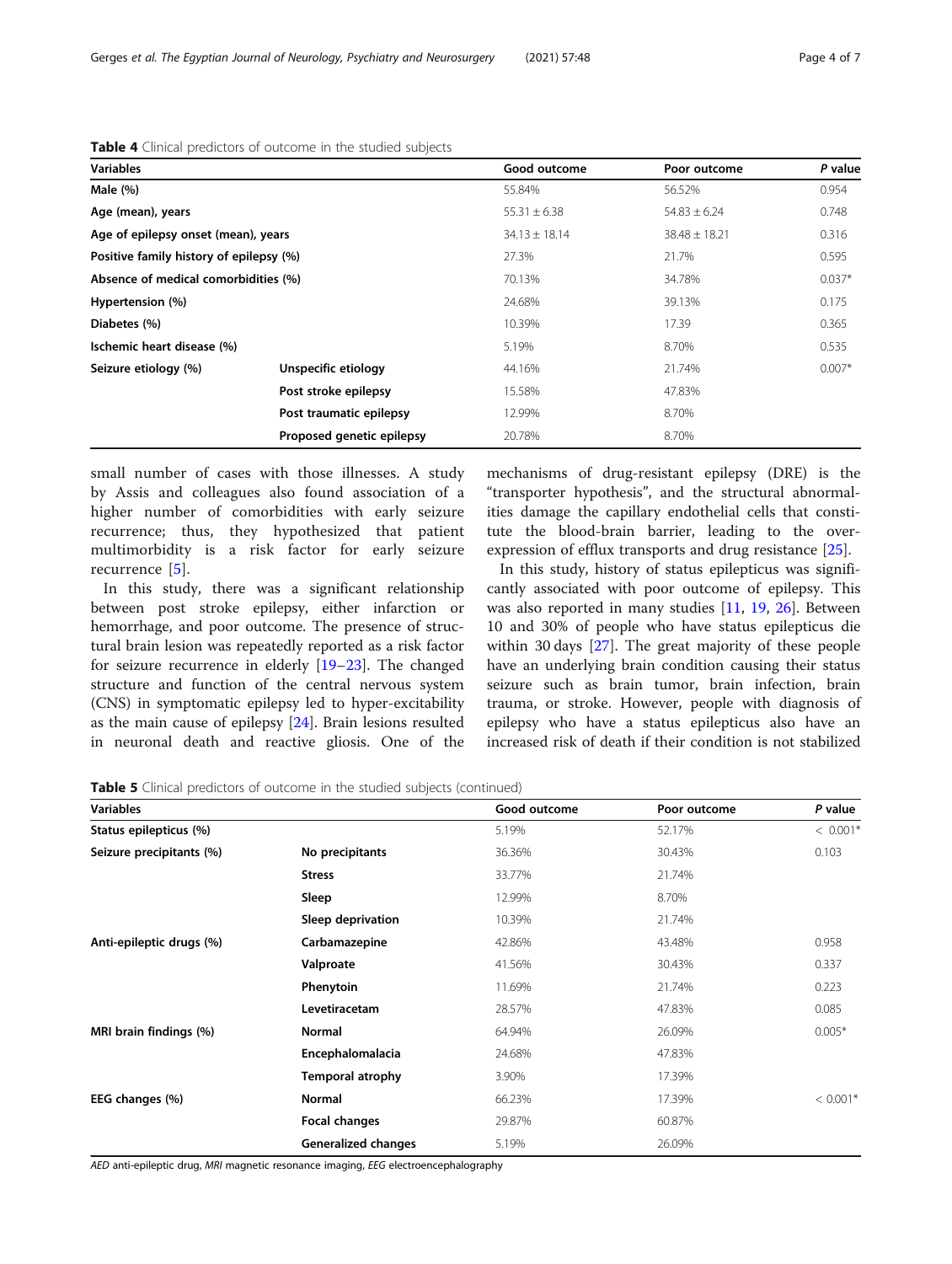| <b>Variables</b>          |                            | Adjusted resisual of good outcome | Adjusted residual of poor outcome |
|---------------------------|----------------------------|-----------------------------------|-----------------------------------|
| Seizure etiology          | Unspecific etiology        | 1.93                              | $-1.93$                           |
|                           | Post stroke epilepsy       | 2.20                              | $-2.20$                           |
|                           | Post traumatic epilepsy    | 0.70                              | $-0.70$                           |
|                           | Proposed genetic epilepsy  | 1.32                              | $-1.32$                           |
| Seizure precipitants      | No precipitants            | 0.50                              | $-0.50$                           |
|                           | <b>Stress</b>              | 1.10                              | $-1.10$                           |
|                           | Sleep                      | 0.60                              | $-0.60$                           |
|                           | Sleep deprivation          | 1.40                              | $-1.40$                           |
| <b>MRI brain findings</b> | <b>Normal</b>              | 3.30                              | $-3.30$                           |
|                           | Encephalomalacia           | 2.10                              | $-2.10$                           |
|                           | <b>Temporal atrophy</b>    | 2.20                              | $-2.20$                           |
| <b>EEG</b> changes        | <b>Normal</b>              | 4.10                              | $-4.10$                           |
|                           | Focal changes              | 2.50                              | $-2.50$                           |
|                           | <b>Generalized changes</b> | 2.80                              | $-2.80$                           |

<span id="page-4-0"></span>Table 6 Chi-square post hoc test for selected parameters

quickly [[28\]](#page-6-0). In this study, there was no significant relationship between seizure precipitant and outcome. Some studies suggested that stress increases risk of seizure recurrence [[29](#page-6-0), [30](#page-6-0)].

In this study, no significant relationship was found between specific anti-epileptic medications used and the outcome. This is consistent with the previous studies which conclude that the majority of AEDs available have demonstrated a similar efficacy for treating epilepsy in elderly [[31,](#page-6-0) [32\]](#page-6-0). Other studies found that lamotrigine was the most effective AED as measured by 12-month retention and seizure freedom, with levetiracetam a close second. Oxcarbazepine was consistently less effective than most other AEDs [\[33](#page-6-0)]. In this study, there was a significant relationship between MRI findings and outcome, normal MRI brain was significantly associated with good outcome while both encephalomalacia and medial temporal pathology were significantly associated with poor outcome. This is consistent with the previous reports that presence of symptomatic etiology for epilepsy has a poor predictive value for seizure control; this is especially true for stroke in elderly as mentioned before. Analysis of 550 patients with localization-related epilepsy in Glasgow also reported worse remission rates in patient with hippocampal sclerosis than in focal epilepsies due to other causes [[34](#page-6-0)].

In this study, there was a significant relationship between EEG finding (focal and generalized, slowing, or epileptiform discharge) and poor outcome. This is typically consistent with findings of Kim and colleagues in elderly population who stated that epileptiform activity on an EEG was a risk factor for recurrent seizure; this and non-specific abnormality on EEG were the main risk

Table 7 Laboratory predictors of outcome in the studied subjects

| <b>Variables</b>                             | Good outcome       | Poor outcome       | P value  |
|----------------------------------------------|--------------------|--------------------|----------|
| Hemoglobin (mean) gm/dl                      | $12.56 \pm 1.65$   | $12.08 \pm 1.82$   | 0.211    |
| Platelets (mean) $\times$ 10 <sup>9</sup> /L | $328.05 \pm 91.53$ | $328.83 \pm 97.40$ | 0.972    |
| Na (mean) mEg/L                              | $139.74 \pm 2.85$  | $139.13 \pm 4.16$  | 0.423    |
| K (mean) mEq/L                               | $4.05 \pm 0.40$    | $4.07 \pm 0.43$    | 0.845    |
| Ca (mean) mEg/L                              | $9.96 \pm 0.59$    | $9.46 \pm 1.19$    | $0.010*$ |
| Mg (mean) mEg/L                              | $2.04 \pm 0.14$    | $1.97 \pm 0.21$    | $0.046*$ |
| ALT (mean) IU/L                              | $23.33 \pm 21.63$  | $30.78 \pm 19.03$  | 0.140    |
| AST (mean) IU/L                              | $25.86 \pm 27.60$  | $40.00 \pm 53.36$  | 0.093    |
| Random blood sugar (mean) mg/dl              | $126.30 \pm 43.93$ | $133.39 \pm 48.53$ | 0.509    |
| Creatinine (mean) mg/dl                      | $0.94 \pm 0.27$    | $0.93 \pm 0.34$    | 0.820    |
| BUN (mean) mg/dl                             | $35.14 \pm 12.78$  | $31.57 \pm 13.14$  | 0.245    |

Na sodium, K potassium, Ca calcium, Mg magnesium, ALT alanine transferase, AST aspartate transferase, BUN blood urea nitrogen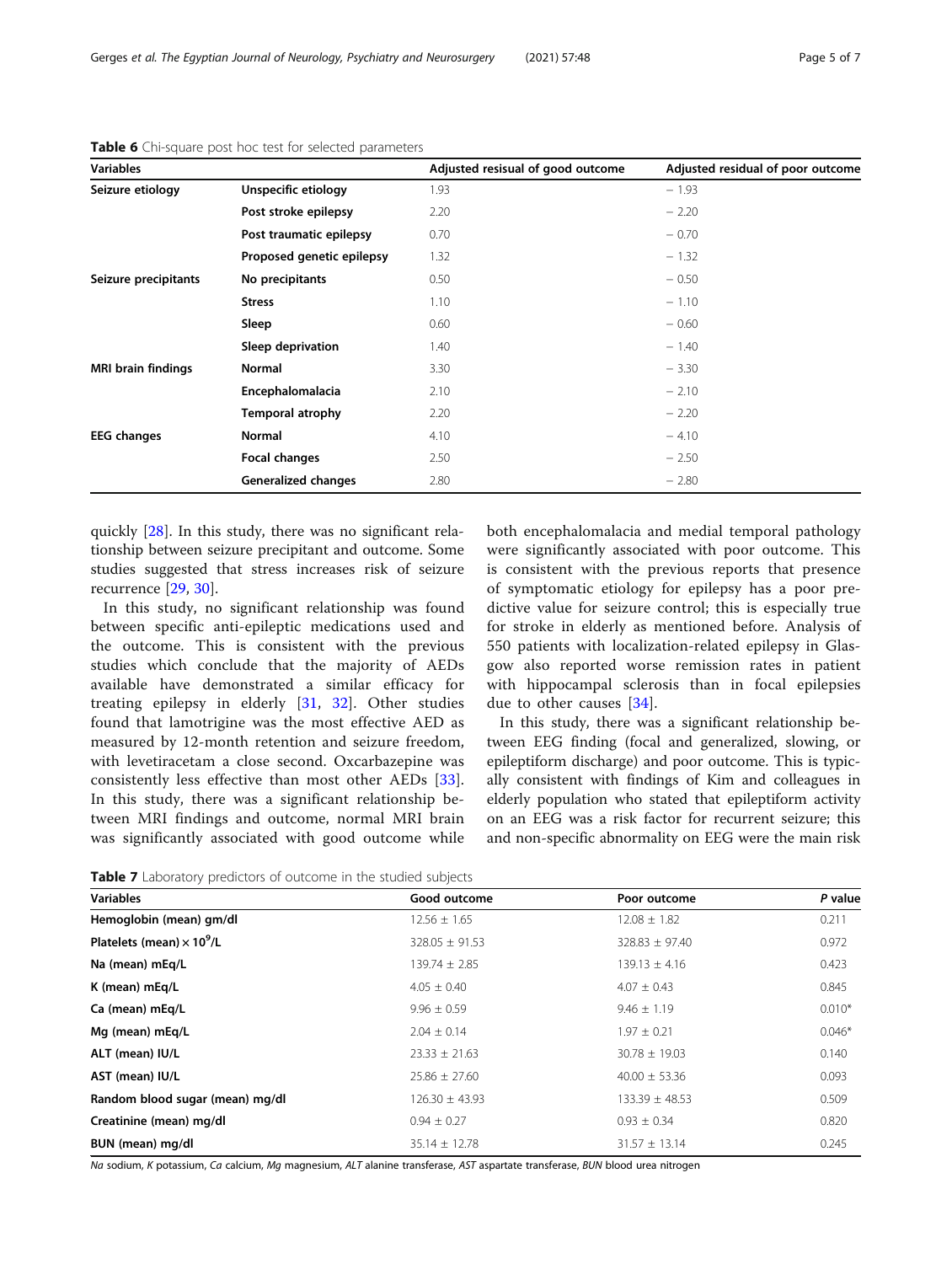<span id="page-5-0"></span>factors of recurrent seizure [[35](#page-6-0)]. On the other hand, study by Lindsten and colleagues have not found EEG to be independently predictive of outcome after adjusting for other factors. They concluded that the prognostic value of routine interictal EEG examination has not been established [[14](#page-6-0)]. In our opinion, an EEG performed soon after a seizure is more likely to detect such abnormalities and is likely to have greater prognostic value.

In this study, there was no significant relationship between laboratory abnormalities and outcome except for low serum Ca and low serum Mg which were associated with worse control of seizures. A study by Ushakiran and colleagues found definite association between serum calcium levels and the occurrence of febrile seizures in children. Although serum calcium levels were not in the hypocalcemic range, they were decreased enough to cause a statistical significance in precipitating febrile seizures [[36](#page-6-0)]. This finding was not studied in elderly before to best of our knowledge. Low serum Mg was also reported as a risk factor for febrile convulsions in children in a number of studies [[37,](#page-6-0) [38\]](#page-6-0) but also not studied in elderly population before.

Strengths of this study include being the first study to address the predictive factors of epilepsy outcome in elderly Egyptian population to the best of our knowledge, also; the prospective design of the study which allowed us to truly identify acute seizures as well as epileptic and non-epileptic events and to classify the seizure type and etiology according to the ILAE recommendations.

The study has some limitations which warrant mention. First, despite the size of the overall sample, there were small numbers in some subgroups as patients with certain illness in past medical history or patients on certain anti-epileptic drugs, which limited the statistical power for these analyses. Second, the study included elderly patients with seizures of any age of onset not just whom seizures started after age of 50; this group may have different outcome. Third, the relative short followup period (6 months) may not be enough to address the natural history of epilepsy in this population and longer periods of follow-up may be needed. There is a need for this study to be conducted with a larger number of participants and in multiple centers of epilepsy in Egypt, longer periods of follow-up may give a more accurate assessment of outcome of epilepsy in this population. A study including patients with seizure onset after age of 50 may be needed and results to be compared to those of this study. Also, there is a need for further studies investigating the role of low serum Ca and Mg in control of seizures in elderly population. Finally, there is a need for more studies assessing different aspects of epilepsy in elderly in Egyptian population.

### Conclusion

We conclude from this study that aged Egyptian epileptic population can be predicted to have good or poor outcome of their epilepsy at the start of the treatment according to certain clinical, electrodiagnostic, and laboratory data. This data can guide the use of medical and non-medical treatment of epilepsy in this population.

#### Acknowledgements

Not applicable.

#### Authors' contributions

SE collected the data, participated in the sequence alignment, and drafted the manuscript. MH pioneered the idea of the research and revised the progress step by step. NE, YA, and MM revised the data and participated in its design and coordination. HS performed the statistical analysis. All authors read and approved the final manuscript.

#### Funding

Self-financing.

#### Availability of data and materials

The datasets used and/or analyzed during the current study are available from the corresponding author on reasonable request.

#### Declarations

#### Ethics approval and consent to participate

The procedures followed were in accordance with the ethical standards of the responsible committee on human experimentation and with the principles of Helsinki Declaration. Written informed consent was obtained from all participants, and ethical committee permission from Faculty of Medicine Ain Shams University ethical committee (FWA000017585) in August 2019.

#### Consent for publication

Not applicable

#### Competing interests

The authors declare that they have no competing interests.

#### Received: 16 December 2020 Accepted: 17 March 2021 Published online: 01 April 2021

#### References

- 1. Leppik IE. Introduction to the international geriatric epilepsy symposium (IGES). Epilepsy Res. 2006;68(Suppl.1):S1–4.
- 2. Jayant NA, Vinita JA. Epilepsy in the elderly: special considerations and challenges. Ann Indian Acad Neurol. 2014;17(Suppl.1):S18–26.
- 3. Stephen LJ, Kelly K, Mohanraj R. Pharmacological outcomes in older people with newly diagnosed epilepsy. Epilepsy Behav. 2006;8(2):434–7. [https://doi.](https://doi.org/10.1016/j.yebeh.2005.11.007) [org/10.1016/j.yebeh.2005.11.007.](https://doi.org/10.1016/j.yebeh.2005.11.007)
- 4. Telma A, Aroldo B, Gersonita C, Osvaldo N. Mortality predictors of epilepsy and epileptic seizures among hospitalized elderly. Arq Neuro Psiquiatr. 2015; 73(6):510–5.
- 5. Telma A, Aroldo B, Gersonita C, Emanoel P, Osvaldo N. Predictors of early seizure recurrence among elderly inpatients admitted to a tertiary center: a prospective cohort study. Epilepsy Behav. 2019;98:145–52.
- 6. World Medical Association. 1964. Declaration of Helsinki.
- 7. Fisher RS, Helen CJ, Carol DS. Instruction manual for the ILAE 2017 operational classification of seizure types. Epilepsia. 2017;58(4):522–30. [https://doi.org/10.1111/epi.13670.](https://doi.org/10.1111/epi.13670)
- 8. John SD. The promise of new antiepileptic drugs. Br J Clin Pharmacol. 2002; 53(2):123–31.
- 9. Tomari S, Tomotaka T, Masafumi I, Takayuki M, Fukuma K, Matsubara S, et al. Risk factors for post-stroke seizure recurrence after the first episode. Seizure. 2017;52:22–6. <https://doi.org/10.1016/j.seizure.2017.09.007>.